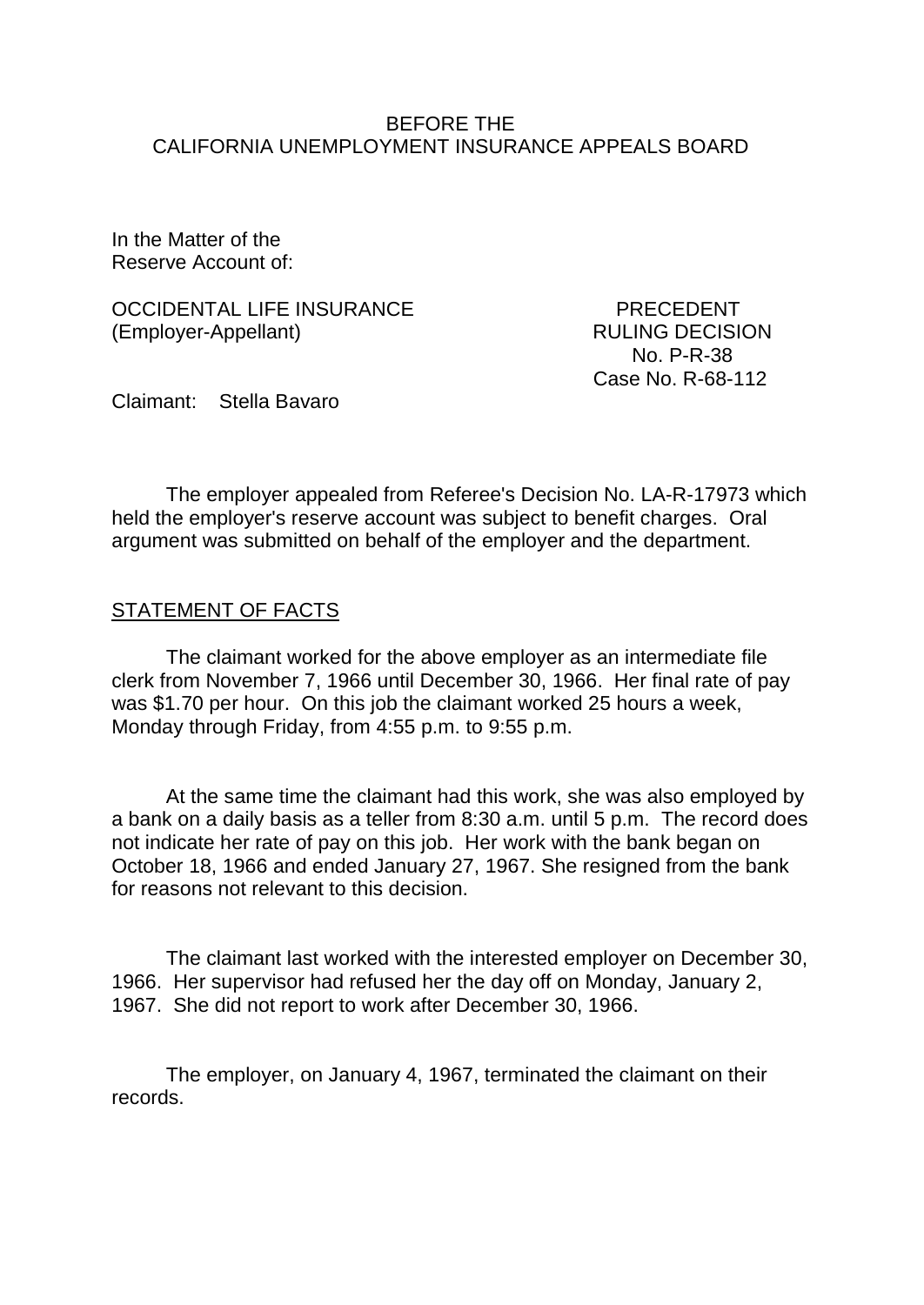The claimant told the department she left work with the interested employer because the long hours of both jobs were too much of a strain on her.

All the evidence at the referee's hearing was hearsay within the meaning of the California Evidence Code.

The two questions in this case are:

- 1. What type of evidence can a referee rely on in ruling cases; and
- 2. Whether the employer's reserve account is subject to benefit charges.

# REASONS FOR DECISION

In the present case, the referee found that the evidence relating to the claimant's separation from work was incompetent hearsay. He held the employer has the burden of proof and had not met this burden because their evidence was incompetent hearsay. The referee then sustained the adverse ruling of the department.

To support his conclusion that the evidence was unacceptable to make findings, the referee cites two California Appellate Court cases. The first case, Kinney v. Sacramento City Employees Retirement System, 77 Cal. App. 2d 779, 782, was decided in 1947. It did not involve an unemployment insurance matter. There was no specific statutory authority which excused the Sacramento City Employees Retirement Board from the strict hearsay evidence requirements. Such is not the case in unemployment insurance matters.

Section 1952 of the code provides in part:

"1952. The Appeals Board and its representatives and referees are not bound by common law or statutory rules of evidence or by technical or formal rules of procedure but may conduct the hearings and appeals in such manner as to ascertain the substantial rights of the parties. . . ."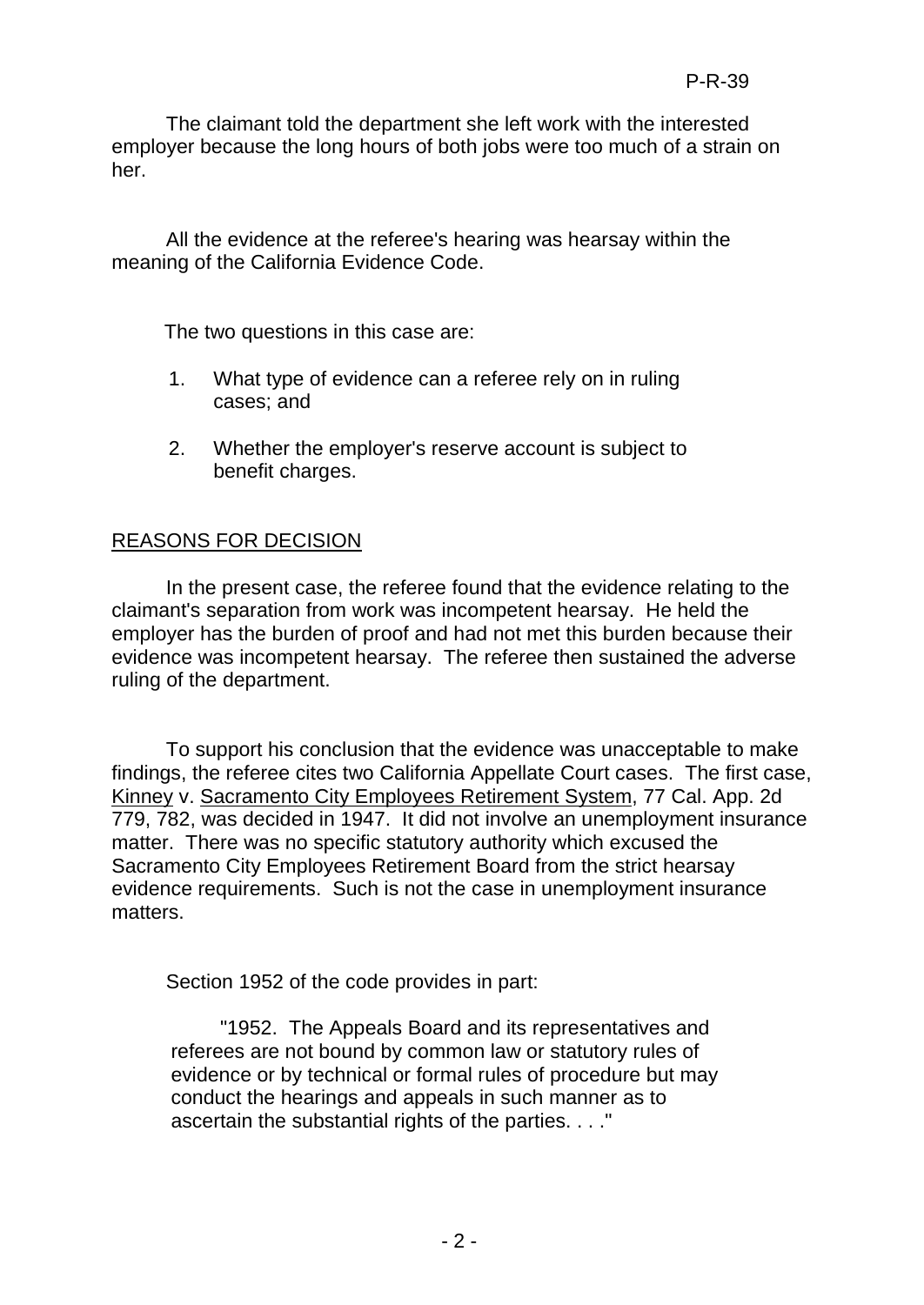Title 22 of the California Administrative Code, section 5038(c), further says:

"(c) Any relevant evidence shall be admitted if it is the sort of evidence on which responsible persons are accustomed to rely in the conduct of serious affairs, regardless of the existence of any common law or statutory rule which might make improper the admission of such evidence over objection in civil actions."

Both of the above sections of the law make it clear that the strict requirements in the Kinney case do not apply to unemployment insurance ruling appeals.

The other case cited by the referee is Stout v. Department of Employment (1959), 172 CA. 2d 666. He said the principle cited in the Kinney case was approved by the court in reference to an unemployment appeal. We do not understand this to be the meaning of Stout v. Department of Employment. The court in that case said:

"Appellant cites the case of Kinney v. Sac. etc. Retirement System, 77 Cal. App. 2d 779, 782 as authority for the statement, 'And an order of an administrative board based upon incompetent hearsay evidence contravenes due process and cannot stand.'

"The language of the court on this matter is as follows: 'The rule seems to be clear that, if a local administrative board bases its order solely on incompetent hearsay evidence, it acts arbitrarily, capriciously and in abuse of its discretion, and its order cannot stand.' (Emphasis added.) In Kinney v. Sac. etc. Retirement System*,* supra, the court further emphasized its point by stating (at pages 782-783): 'Since, as far as the record discloses, there was no competent evidence before the board outside of said report to refute the uniform proof that applicant's disability was due to the performance of his duty (citing case) within the meaning of the charter, there was a clear abuse of discretion on the part of the board in refusing petitioner's application, and the superior court correctly, as a matter of law upon the undisputed evidence, granted the writ of mandate prayed for by her.' (Emphasis added.) Considerable competent testimony was adduced and a number of documents were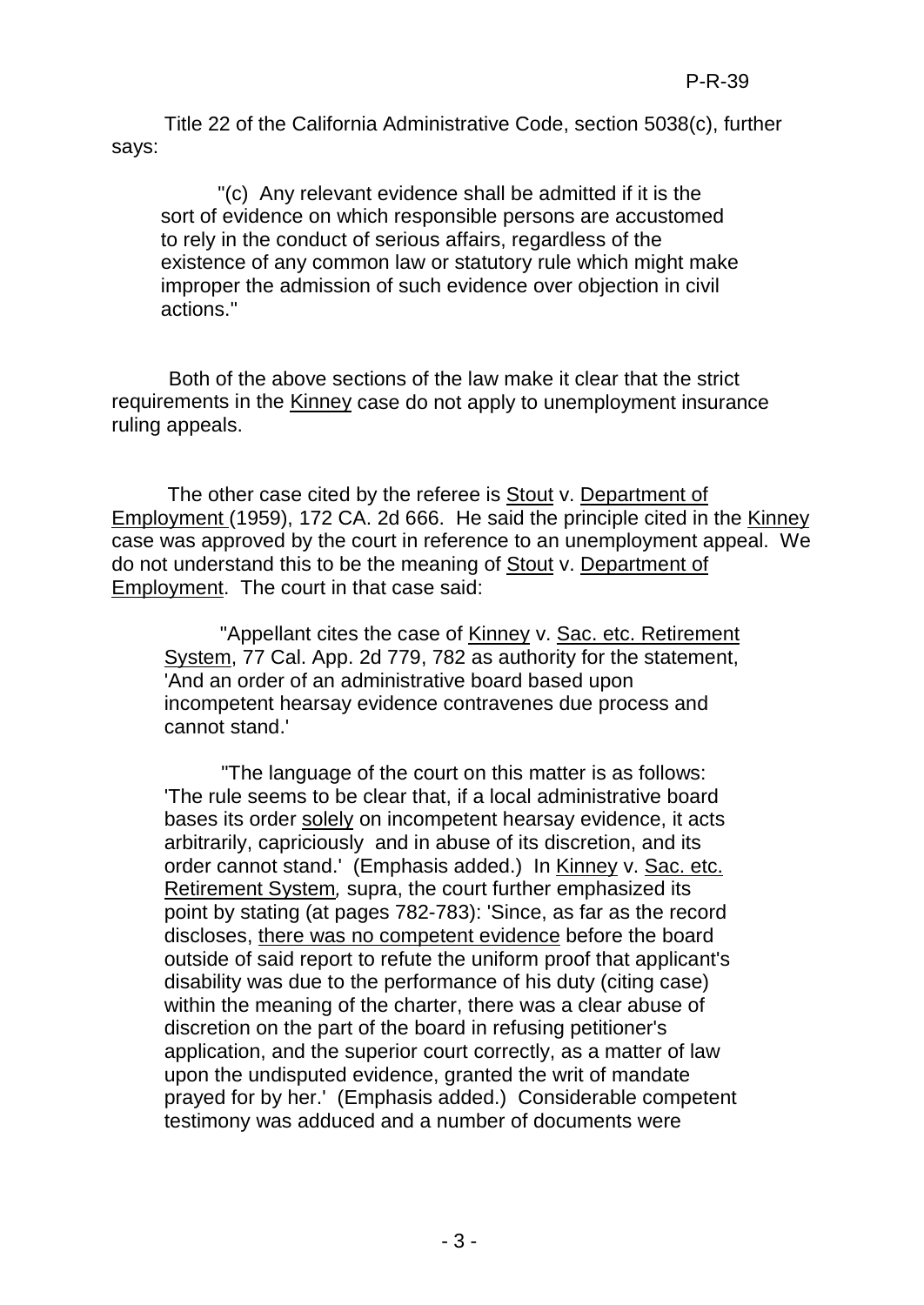introduced in the instant case without objection. Any claimed contravention of due process on that basis is, therefore, clearly inapplicable to the proceedings in question."

These statements by the court show no decision was made as to whether a decision of the California Unemployment Insurance Appeals Board could be based solely on what is considered in a court of law as incompetent hearsay. The court concluded it need not face the question since there was other competent evidence.

According to Witkin on California Evidence, 2nd Edition:

"The chief reasons for excluding hearsay evidence are said to be: (1) The statements are not made under oath; (2) the adverse party has no opportunity to cross-examine the person who made them; and (3) the jury cannot observe his demeanor while making them. (See Englebretson v. Ind. Acc. Com. (1915), 170 C. 793, 798, 151 P. 421; People v. Nagy (1926) 199 C. 235, 237, 248 P. 906; People v. Bob (1946) 29 C. 2d 321, 325, 175 P. 2d 12; cf. People v. Valdez (1947) 82 C.A. 2d 744, 749, 187 P. 2d 74 [constitutional guarantee of confrontation explained in terms of protection against hearsay]; McCormick, p. 457; 5 Wigmore, §§1362, 1365)."

The author of this treatise indicates the hearsay rule has been strongly criticized by modern legal theorists for the following reasons:

" . . . (1) The rule was developed for jury trials and is in part based on a questionable distrust of the jury, while today the majority of cases are tried before judges and administrative tribunals. (2) The numerous and continually expanding exceptions to the rule demonstrate the belief of courts and legislatures that hearsay evidence is valuable in many situations. (3) The statutory abrogation of the hearsay rule in many kinds of administrative proceedings is a similar demonstration of the need for and usefulness of such evidence. (4) The rule that hearsay admitted without objection is evidence sufficient to sustain a verdict or finding is a further demonstration of the judicial recognition of its value. (See McCormick, P. 459; 5 Wigmore, §§1363, 1427; 2 U.C.L.A. L. Rev. 43, 45; Selected Writings, p. 975; cf. People v. Dalton (1959) 172 C.A. 2d 15, 18, 341 P. 2d 793, infra, §449)."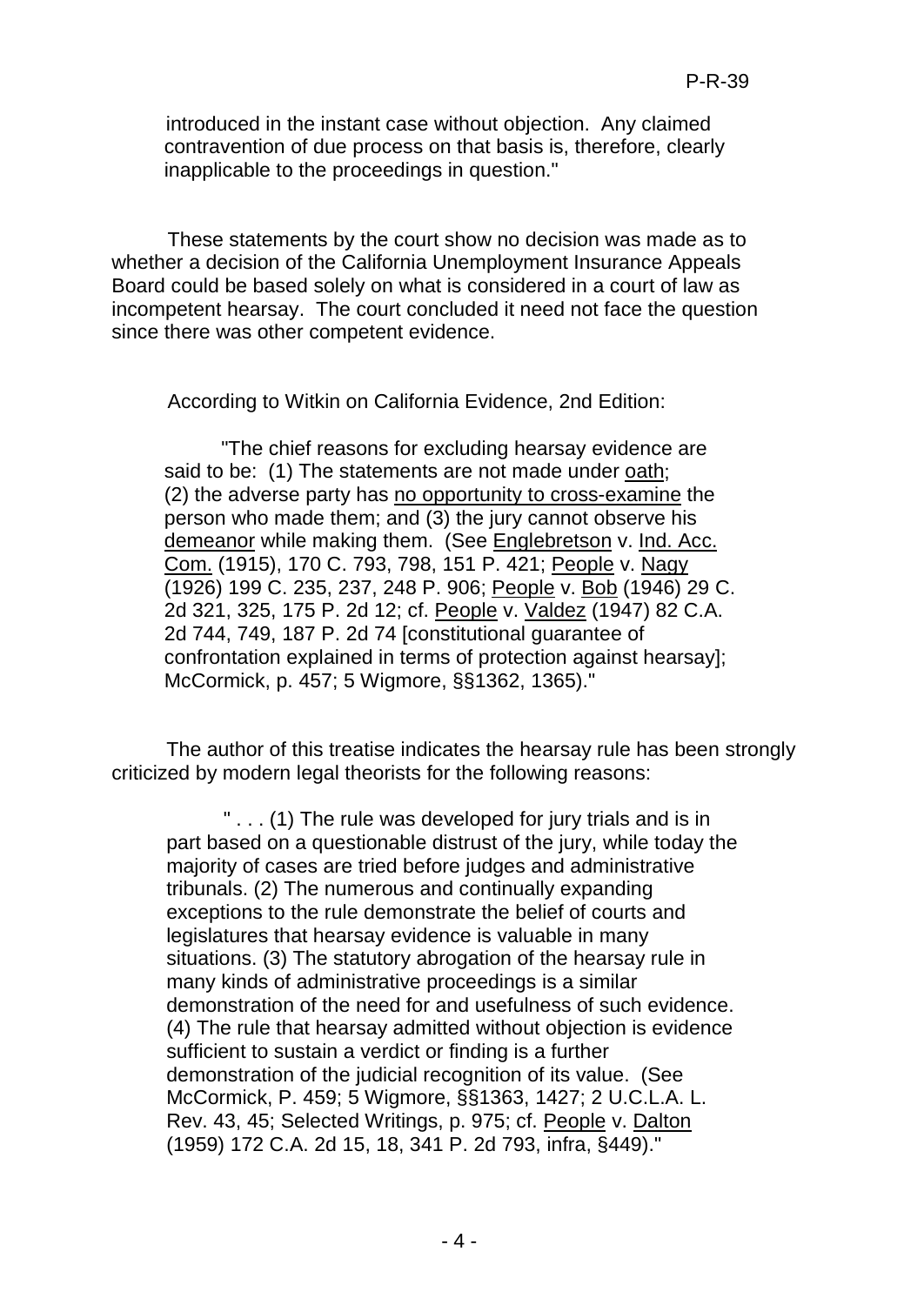In California Portland Cement Company v. California Unemployment Insurance Appeals Board (1960), 178 Cal. App. 2d 263, 3 Cal. Rptr. 37, the District Court of Appeals did not question the evidence on which the referee relied, although it was no different than what was before the referee in the case under appeal.

This board recognizes that usually all evidence taken into the record by a referee in ruling appeals is hearsay within the meaning of the California Evidence Code.

In appeal hearings involving a ruling by the Department of Employment the claimant is not considered a party to the appeal (Cal. Adm. Code, Title 22, section 5037). As a matter of practice, although the Department of Employment is now a party to such appeals, they do not appear at the hearing.

Appeal hearings on ruling matters, therefore, are essentially ex parte, and the interests of adverse parties are not in issue. Admittedly, some statements are not made under oath and the referee cannot observe the demeanor of the person who made the statement. However, the referees of the Appeals Board have extensive adjudicative experience and can exercise mature judgment. In ruling cases, then, the main reasons for excluding hearsay evidence do not apply. We therefore conclude the evidence before the referee was sufficient to make findings of fact.

In Ruling Decision No. 121 the claimant absented himself from work without notice to the employer. The employer could not avail himself of the claimant's services when the claimant was not physically present to perform those services. We concluded the action of the employer in making an entry on its records that the claimant was discharged was simply the performance of a clerical function in recognition of the fact that the employer-employee relationship no longer existed because of the action of the claimant. We held that the claimant voluntarily left his work. The facts in this case are the same and therefore the claimant voluntarily quit.

In Appeals Board Decision No. P-B-27 we held that there is good cause for the voluntary leaving of work where the facts disclose a real, substantial, and compelling reason of such nature as would cause a reasonable person genuinely desirous of retaining employment to take similar action.